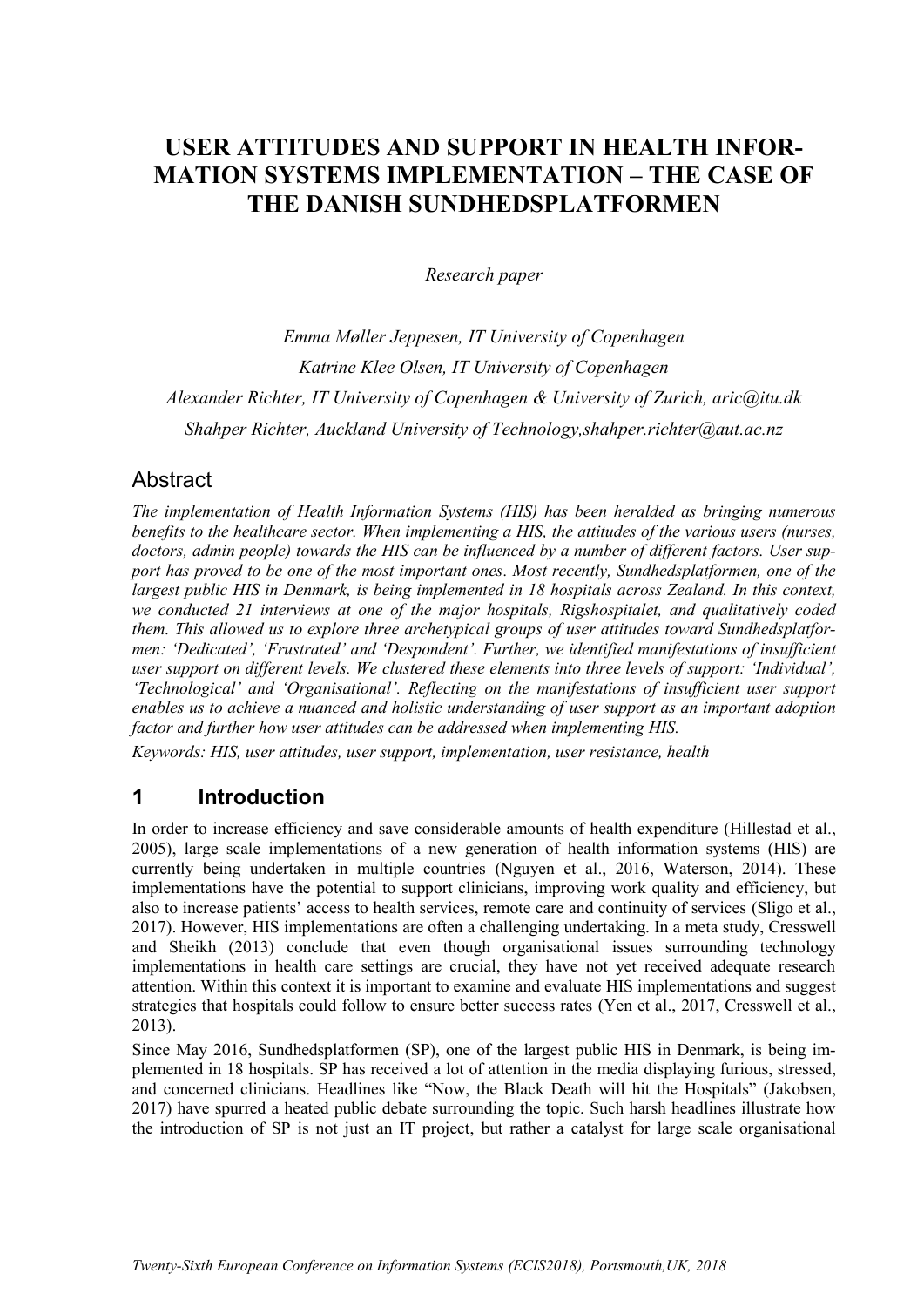change, as it dictates new roles, workflows and processes made to ensure standardisation in health treatment across the regions.

In this context, one of the most prevalent factors that delay or hinder the successful uptake of HIS is negative attitudes of the healthcare professionals that are the main stakeholders in such systems [\(Boonstra and Broekhuis, 2010,](#page-13-1) [Altuwaijri et al., 2011,](#page-13-2) [Ngafeeson and Midha, 2014,](#page-14-3) [Kim and](#page-14-4)  [Kankanhalli, 2009\)](#page-14-4). For instance, Lapointe and Beaudry (2014) indicate that the first step to identifying how a user will behave towards a new information system over time, is to understand a user's attitude, which can be associated to behavioural manifestations . Thus, one purpose of this study is to gain an understanding of user attitudes towards SP. The associated research question is as follows:

*1. What are the different clinicians' attitudes towards Sundhedsplatformen?*

Taking our study further, we take a close look into one of the main influencers of user attitudes, user support, which can come from a number of different areas within the organisation [\(Lluch, 2011\)](#page-14-5). Whereas a number of studies has showed the positive impact of user support on user attitudes [\(Coiera,](#page-13-3)  [2009,](#page-13-3) [MacFarlane et al., 2006,](#page-14-6) [Callen et al., 2008\)](#page-13-4), the implementation of HIS demands a sociotechnical perspective [\(Lluch, 2011,](#page-14-5) [Herrmann et al., 2017\)](#page-13-5). However, such an integrated perspective of the technological factors (related to the platform itself), organisational factors (related to the specific hospital context) and individual factors (that take into the different needs and beliefs of the users) that altogether facilitate or hinder the adoption is so far missing in literature. Therefore we ask:

*2. How does user support on different levels influence user attitudes?*

Our study contributes to a better understanding of user behaviour when facing an HIS implementation. Further, we are able to demonstrate how user support on different levels influences user attitudes (as an antecedent to behaviour). Summarizing these findings, we propose a framework illustrating interrelationships between different levels of support and the effect they may have on user attitudes towards HIS implementations.

Next, we discuss the current research in the domain of HIS implementation with regards to user attitudes and user support (Section 2), summarize our methodological approach (Section 3) and describe the case context (Section 4). We then present the results of our analysis, the emergence of user attitudes (Section 5) and the support levels that can in turn influence these user attitudes (Section 6). These results are discussed in relation to existing literature in Section 7 and the paper is briefly concluded in Section 8.

### **2 Related work**

Currently, large scale HIS projects are either being planned, starting up or have already finished in a number of European countries [\(Nguyen et al., 2016,](#page-14-1) [Nilsson et al., 2016\)](#page-14-7). HIS as a research field has grown in parallel, and has increasingly been focusing on the organisational and people aspects, as these have often been found as the cause of project failures [\(Lin et al., 2012,](#page-14-8) [Cresswell and Sheikh,](#page-13-6)  [2013,](#page-13-6) [Antheunis et al., 2013,](#page-13-7) [Nguyen et al., 2016\)](#page-14-1).

In a study on technology-driven organisational change Markus (2004) finds that many ITimplementations are run as IT-projects with a parallel track of change management activities. She claims that merely adding a traditional organisational change program to an IT-project, and thereby trying to get the organisation to "fit" the IT, instead of having an integrated perspective. As a direct consequence, end-users may not use the technology, misuse it, not use it to its' full extent, or use the technology without capturing the expected benefits. Studies in other IS fields confirm this. For instance, knowledge-management-systems and enterprise social media have been found to face plenty of obstacles before finally being adopted in daily business life [\(Raeth et al., 2012\)](#page-15-3), e.g. as their adoption depends on users' awareness of the potential use benefits[\(Richter and Riemer, 2013\)](#page-15-4). Hence, careful attention must be paid to the end-users and the people side of IS implementations generally.

When it comes to HIS implementations, existing studies highlight the need for a mutual understanding, alignment and transformation between the technology, the users and the organisation before implementation begins [\(Cresswell et al., 2013,](#page-13-0) [Ludwick and Doucette, 2009\)](#page-14-9). In this context, Borycki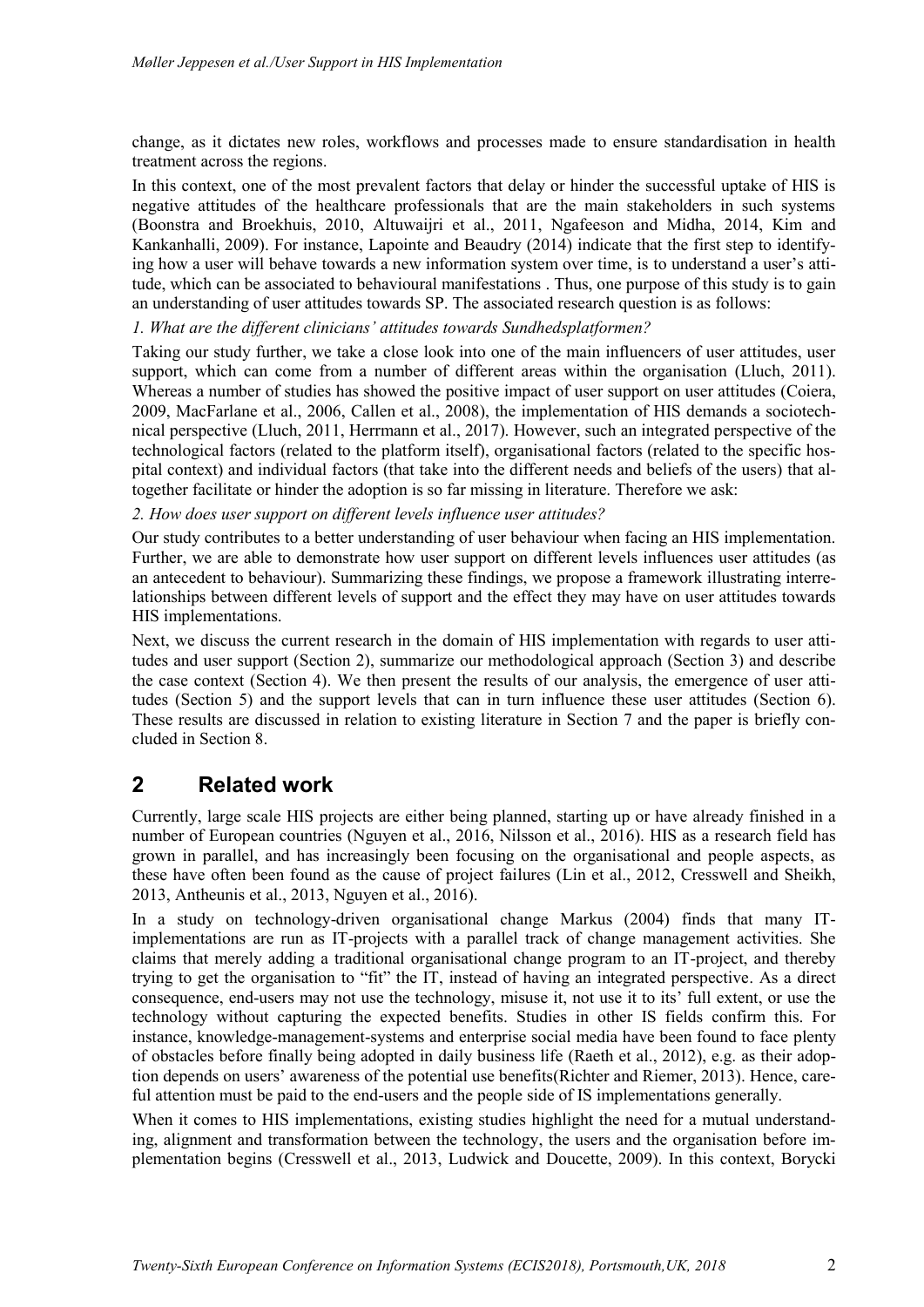(2015) points to the common misconception that simply installing a new HIS will be sufficient to generate value. Further studies conclude that organisational dynamics, such as roles, tasks and work practices, are as important as technological design parameters when implementing HIS [\(Westbrook et al.,](#page-15-5)  [2007,](#page-15-5) [Coiera, 2009,](#page-13-3) [Herrmann et al., 2017\)](#page-13-5). It is therefore essential to not try to get the organisation to adapt to the technology, as this can result in loss of expected value and suboptimal returns. Misalignment between HIS and workflows is further likely to lead to misuse of the system as well as negative user attitudes [\(Coiera, 2009,](#page-13-3) [Lluch, 2011\)](#page-14-5). Research addressing the people side of HIS is especially focused on negative user attitude, user resistance and non-adoption as this is often believed to be the cause of the absent project benefits [\(Bhattacherjee and Hikmet, 2007,](#page-13-8) [Kellermann and Jones, 2013,](#page-14-10) [Phichitchaisopa and Naenna, 2013\)](#page-14-11).

In order to deal with user attitudes it is vital to look at the influencing factors causing it [\(Rivard and](#page-15-6)  [Lapointe, 2012,](#page-15-6) [Laumer and Eckhardt, 2012\)](#page-14-12). User resistance is closely linked with the way the clinicians and nurses use the HIS [\(Nilsson et al., 2016\)](#page-14-7) as well as how it championed by clinical leaders [\(Ingebrigtsen et al., 2014\)](#page-14-13).In order to identify and explain factors causing the resistant behaviour of users, several researchers have developed characteristics of specific user groups. For example, Klaus et al. (2010) identified eight different groups of users. The groups' behaviour varies from nonresisting, impatient and complaining, to aggressive forms of resistance. Lapointe and Beaudry (2014) as well as Van Offenbeek et al. (2013) also studied user behaviour. Both studies integrate acceptance and resistance research in their user characteristics. Van Offenbeek et al. (2013) worked with a matrix, displaying the range from 'support to resistance' and 'acceptance to non-acceptance'. The four archetypes defined in this paper are 'supporting users', 'resisting users', 'supporting non-users', and 'resisting non-users'. Lapointe and Beaudry (2014) have constructed a matrix with 'mindset' as one dimension and 'compliance with IT usage policies' as the second. They propose five archetypical behaviours: Engaged, Resigned, Dissident, Deviant and Ambivalent.

In relation to this, Berg (2001) explains in his research that having too much focus on the 'roll-out' of a system, and not recognising that HIS-implementations are processes of mutual transformation, can lead to user resistance and suboptimal returns. For example this can especially the case when it comes to end-user training, which has been previously identified as a major barrier to successful HIS implementation [\(Riley and Smith, 1997,](#page-15-7) [Ludwick and Doucette, 2009\)](#page-14-9). This can be subsumed under user support. A number of studies found that user support has a high impact on user attitudes [\(Coiera, 2009,](#page-13-3) [MacFarlane et al., 2006,](#page-14-6) [Callen et al., 2008\)](#page-13-4). For example Patel and Kannampallil (2014) and Chen and Hsiao (2012) talk about individual level factors, [\(Cresswell and Sheikh, 2013\)](#page-13-6) explore primarily organisational issues in dealing with HIS implementation and Coiera (2009) focus on technological factors. Empirical research that investigates HIS adoption from multiple perspectives is therefore a useful contribution to the wider Information Systems adoption literature [\(Oliveira and Martins, 2011,](#page-14-14) [Tornatzky et al., 1990\)](#page-15-8).

There are only few studies that engage deeper with an integrated view of user support in HIS implementation contexts. Based on literature overviews, [Lluch \(2011\),](#page-14-5) [Yen et al. \(2017\)](#page-15-2) and Gagnon et al. (2012) make some steps towards presenting a holistic sociotechnical perspective of user support required. However, to the best of our knowledge, there are no empirical studies which exemplify the integrated view of user support issues on different levels within the organisation. This is where our studies wants to make a contribution.

## **3 Methodological considerations**

This study is based on an interpretive field research that focuses on the situation at the Danish Hospital, Rigshospitalet, around five months after the implementation of SP in order to "…understand human thought and action in social and organisational contexts" [\(Klein and Myers, 1999p. 67\)](#page-14-15). Data gathering for this study took place at Rigshospitalet, Copenhagen, which was part of the second wave of a serial implementation of SP starting in November 2016. Over a one month period, from March 30th to April 27th 2017, we conducted 21 semi-structured interviews. The selection criteria for our respondents was to secure a variety of roles including health professionals, IT-professionals and other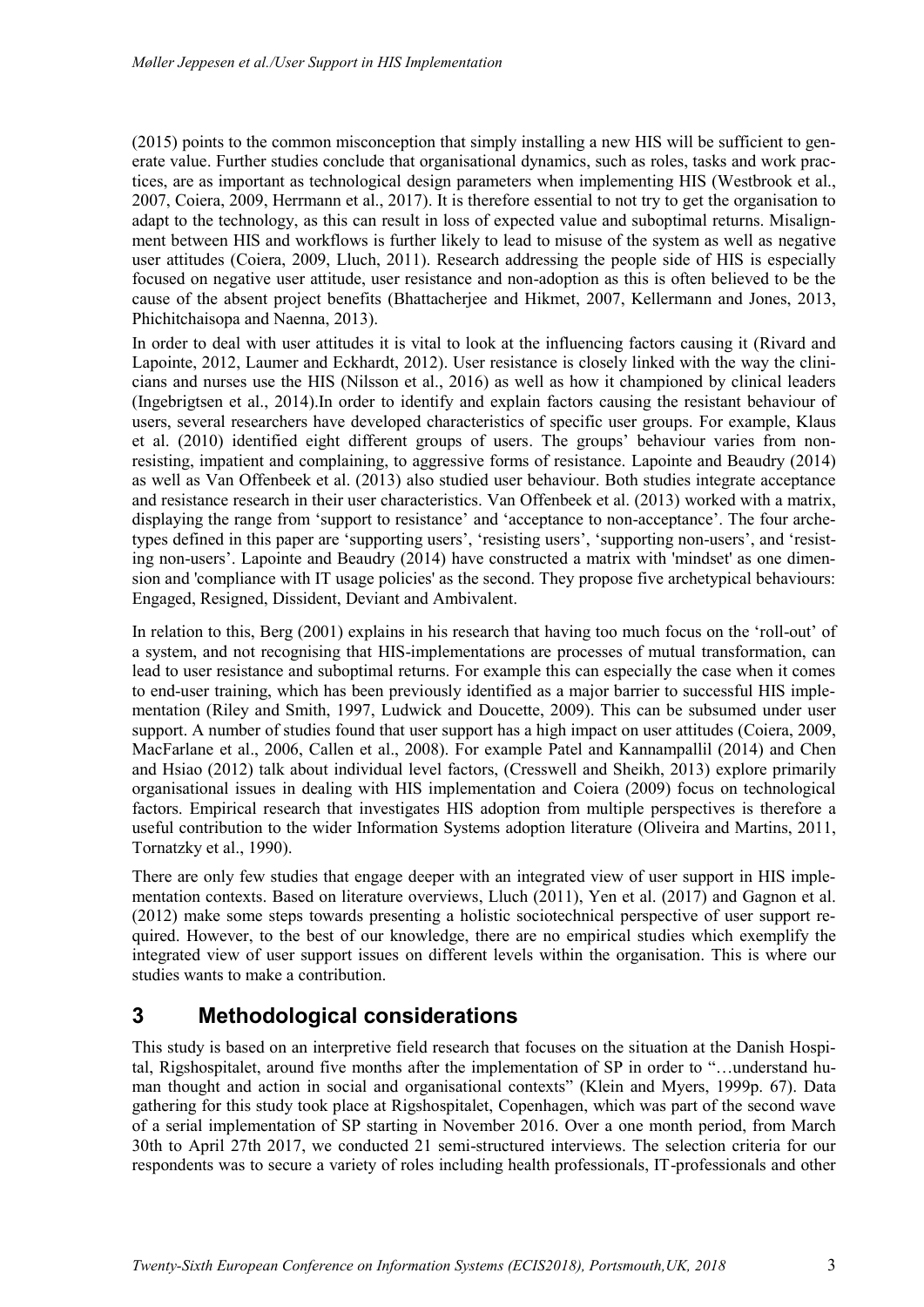staff functions. Among health professionals, we wanted to secure representatives from all over the hospitals which is why we approached health professionals of different professions, of different ranks, of different clinics (medical, surgery and outpatients) and of different geographical locations. We approached respondents via phone or email. Everyone we approached agreed to participate in the study. Table 1 displays details of the respondents.

|                             | Profession           | No. | Roles                                                                        |
|-----------------------------|----------------------|-----|------------------------------------------------------------------------------|
| Healthcare<br>professionals | <b>Nurses</b>        | 4   | Clinical Head of Nursing, Clinical Nurse                                     |
|                             | Physicians           | 8   | Chief Physician, Specialist Physician, Junior Phy-<br>sician, Head Of Clinic |
|                             | Medical secretary    |     | Medical secretary                                                            |
| IT-<br>professionals        | IT-support           | 3   | Clinical IT-consultant                                                       |
|                             | IT & project manager | 3   | IT-Consultants                                                               |
| Hospital staff<br>functions | Head of Department   |     | Head of Improvements department                                              |
|                             | Project manager      |     | Project Manager, Improvement Department                                      |

*Table 1: Respondent details*

The average length of the interviews was 44 minutes. They were recorded and transcribed. The interview guides were divided into themes containing multiple open-ended questions [\(Bryman and Bell,](#page-13-9)  [2011\)](#page-13-9). Not all themes were used across all interviews, rather, the interview guides were used to open up interesting discussions and to uncover the attitudes of the participants. Throughout our research, we adapted the themes and questions in the interviews, in order to dive into our preliminary findings from earlier interviews. Our research was thereby continually guided by the data we collected.

It functioned as a systematic methodology for the construction of theory through the analysis of data [\(Walsham, 2006\)](#page-15-9). The data-coding process comprised three phases: Open coding, axial coding, and selective coding [\(Corbin and Strauss, 1990\)](#page-13-10). The open coding was an interpretive and iterative process in which we broke down our data into categories and subcategories [\(Corbin and Strauss, 1990\)](#page-13-10). The primary open coding was based on issues or actions the interviewees were referring to in our data. In this way, the two first authors grouped and categorised topics or themes that were prevalent in multiple interviews. In order to ensure a high level of intercoder reliability, we started out by coding the same interview and compared our codes. In approximately 90% of the cases the codes correlated.

The first iteration of the open coding of our 21 interviews produced 1156 codes with 114 different coding categories. The 114 categories were then reduced to 22. However, our categories were at this point not descriptive enough. We, therefore, did an additional iteration of the titles of the codes, so that they explained in more detail the content of the quotes. Sequentially, we started our axial coding in which we found relationships between our sub-categories [\(Corbin and Strauss, 1990\)](#page-13-10). We performed the axial coding through a mind mapping session, where the different codes were related in multiple constructions until relationships supported by several incidents where located. Deriving from our first mind-mapping session, we categorised our axial codes, so that they correlated with our research questions and the logical order of our paper. MAXQDA was used to support our coding process. Furthermore, we have included secondary data in the form of internal documents, articles, newspapers, podcasts, and the business case in our analysis. This enables us to reflect upon the situation that is playing out at Rigshospitalet after the implementation of SP that we will present in the following.

## **4 Sundhedsplatformen at Rigshospitalet**

SP is a large-scale IT-project run by the Capital Region and Region Zealand and replaces 30 ITsystems in the hospitals of the two regions. 44.000 employees and an estimated 2,5 million citizens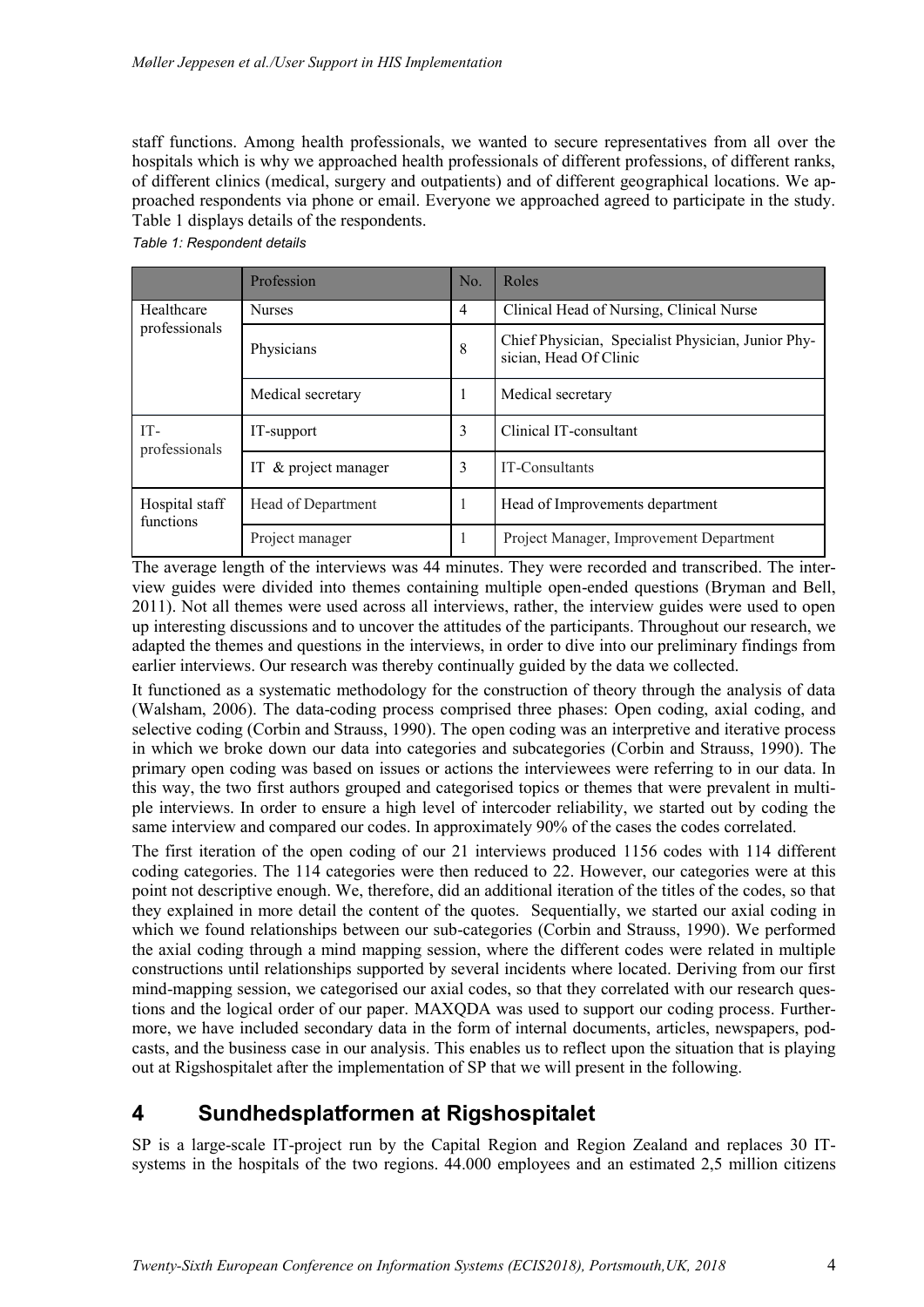will use the HIS when it is fully rolled-out in 2018 [\(Boye, 2016\)](#page-13-11). The four main goals of the implementation of SP are: 1) 'a better course of treatment' (all professional groups work in the same system and have constantly updated data), 2) 'involving patients' (they can follow and play an active part in their treatments), 3) 'easier work routines' (reduced redundancy, single sign in, safety) and 4) 'better planning and support for decision-making' (automatic recommendations of medical treatment and examinations). SP's functionalities range from patient administration, scheduling and requisition (as part of 'the core system') until options to grant patients access to their own data, nationwide integrations and access to the primary sector (e.g. homecare)).

The roll-out of SP to all the hospitals in the two regions had been executed stepwise in a serial implementation process. The program has a strict focus on the hospital(s) 'going-live' or about to 'go-live'. The four weeks of extensive support following the go-live are called 'hypercare'. In this phase management allocated extensive resources, e.g. there were super-users from other hospitals available to support the users. However as soon as the hypercare period ended, the program's focus moves on to the next hospital planned to go live. There are no allocated resources to focus on supporting the hospitals where SP already has been implemented. After hypercare, CIMT (Center for IT Medico & Tele) is therefore obligated to handle all support of the system. Any errors or change request that might occur after hypercare must be reported to CIMT who then contact the program. Therefore, the program and CIMT's support unit are interdependent. When hypercare ends, the hypercare super-user organisation is also absolved.

SP has attracted a lot of public attention and several different narratives have been playing out in the media. In this paper we seek to recognise the entire situation for its complexity and enhance multiple agendas and realities. To understand the complexity we have interviewed a broad variety of clinicians (different ages, ranks and clinical specialities), as well as representatives from CIMT and the staff functions at Rigshospitalet.

Rigshospitalet is the largest and most specialised hospital in Denmark, with approximately 12.000 employees. The hospital is organised into eight centres, covering 55 clinics and 200 sections. The hospital direction is serviced by five administrative staff functions. The so-called 'Improvement Department' supports the operations of the hospital by ensuring quality, patient security, optimising work processes, as well as prioritising large strategic initiatives. The coordination and internal project management of the implementation of SP are coordinated by the 'Improvement Department'. However, the department does not have any decision power in relation to SP, it solely supports and advises the hospital's Directors as well as the eight centres' Directors.

## **5 Analysis – User Attitudes**

We begin by identifying characteristics of the user attitudes towards SP at Rigshospitalet. From our interviews we found three overall archetypes of attitudes towards SP among the clinicians at Rigshospitalet as illustrated in Figure 2.

An important finding is that the attitudes among the respondents change. All the interviewed clinicians expressed some degree of frustration towards the situation. But they did not start out being frustrated, rather there has been a movement in their attitudes, as most started out 'dedicated to making it work', but have slowly moved to a more negative attitudes. Even though some still are dedicated and in general positive, we find it interesting that all the clinical end-users to some extent are frustrated about SP. The changes in attitudes imply that there is a risk of more clinicians falling into more negative attitude groups. We believe that the frustration amongst the clinicians can be explained by looking at the support provided in relation to SP. We are aware, that user support is one factor among others to influence attitudes. Our data revealed how pre-existing factors such as professional culture, group attitude, ITskills, age, experience with previous systems and/or SP also influence the individual clinicians' attitudes. However, the importance of different levels of support showed significant relevance. The focus of this paper is therefore to a lesser degree on explaining the individual respondent's attitude, but rather look at underlying factors influencing user attitudes and attitude change and the support that can be provided at different levels to support the users.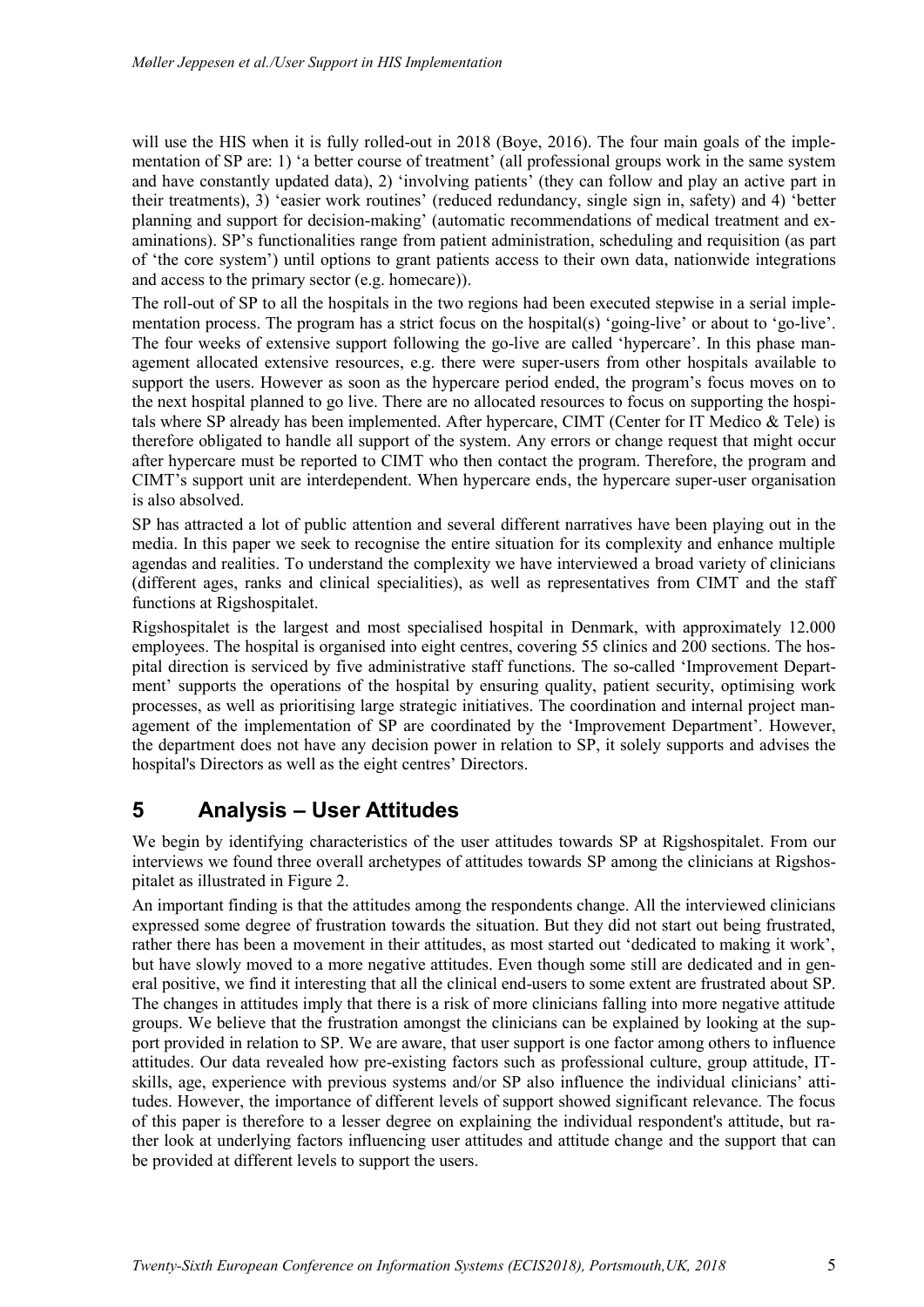| • Positive - See it as an improvement and<br>optimistic about the future<br>Dedicated to<br>• Taking personal responsibility for making it<br>making it<br>work<br>work<br>• Did a lot of preparation<br>• Run a lot faster than before                                                               | "I am the one they reach out to because I now have the<br>knowledge and competencies. So they go to me instead of<br>the super-users  of course find it cool, I would like to be<br>used in that way, because I know that it is to ask someone<br>who can give them a straight answer or can report it to<br>CIMT."<br>(Clinical Head of Nursing Unit B)                                                                  |
|-------------------------------------------------------------------------------------------------------------------------------------------------------------------------------------------------------------------------------------------------------------------------------------------------------|---------------------------------------------------------------------------------------------------------------------------------------------------------------------------------------------------------------------------------------------------------------------------------------------------------------------------------------------------------------------------------------------------------------------------|
| • Disappointed about the system they got<br>Frustrated<br>• Feeling tired and demotivated<br>but trying to<br>• "Everything is more difficult now"<br>• There is a lot of things that are not working<br>stay<br>- however they get things done<br>optimistic<br>• They slowly get to know the system | " We have met problems before and we will meet new ones<br>again. I am not going to lie down. I can promise you that"<br>(Chief Physician).<br>"We actually were looking forward to it, because we would<br>get everything combined in one system. [] But now we are<br>increasingly disappointed. It's not intuitive, and the things<br>you have to go through in order to make it work are heavy"<br>(Chief Physician). |
| • Very frustrated and angry and /or sad<br>• Much more critical than positive<br>Despondent<br>Sundhedsplatformen has made it very<br>difficult to perform their jobs<br>• They have giving up and/or are resigning                                                                                   | "There are a lot of Chief Physicians who struggle with it.<br>[They are ] experienced in their field and they feel that their<br>ways of working have been destroyed completely. If you<br>have used 30 years on streamlining your programme in<br>order to do as much as possible in a day, []; it really<br>destroyed a lot for them" (Junior Physician).                                                               |

*Figure 1: User attitudes towards Sundhedsplatformen at Rigshospitalet*

# **6 Analysis – Insufficient user support on different levels**

The findings of this study show that insufficient support on multiple levels is causing frustrated users. Our grounded theory approach enabled us to unpack how insufficient user support manifests itself on three levels that in turn influence the user attitudes towards SP at Rigshospitalet. Following on with the selective coding approach, these elements were then categorised into three levels of support; Individual, Technological and Organisational.

### **6.1 Individual level**

Our data has shown that the users perceive the individual support to have been insufficient, especially in terms of role clarity of the different professions in the hospital, and also the level of emotional reassurance that is provided to users while implementation takes places.

#### 6.1.1 Non-transparent role changes

Extensive and unwanted changes to work processes are central factors behind the frustration as the roles of the different users becomes less defined and clear in the SP. With SP tasks that were previously performed by medical secretaries are now the responsibility of the physicians: "*There has been a shift in functions where tasks have been taken from a lower paid group to a higher paid group, which can be said to be very unwise from an economical point of view*" (Head of Clinic). The administrative support has been taken away from the physicians increasing their workload. The system's demand for new ways of working has resulted in the clinicians using increasing amounts of time in the system, decreasing their available time for their core task of patient care. This has resulted in a decrease in production. A Head of Clinic explains his concern about the low productivity and lacking benefits realisation: *"Now we have to realise the benefits. But what have the benefits been? Our benefit is that our work is more time consuming, and we have had to spend budgets on hiring more people. …We can't do that; it is simply not possible. The worst thing is that if productivity remains low, there is a risk that we are asked to fire good people. That is a death spiral – firing people because our productivity is too low"* (Head of Clinic).

The implementation of SP has also caused some clinicians to feel that their profession is being undermined. Power no longer lies only with the most knowledgeable clinicians, but increasingly also with the IT-skilled: "*You can't do your job without it also being done electronically. So, there is an extreme power in being good at this system, and there is a power in understanding how it should be developed further and the possibilities that lie within*" (Head of Clinical IT-Consultants).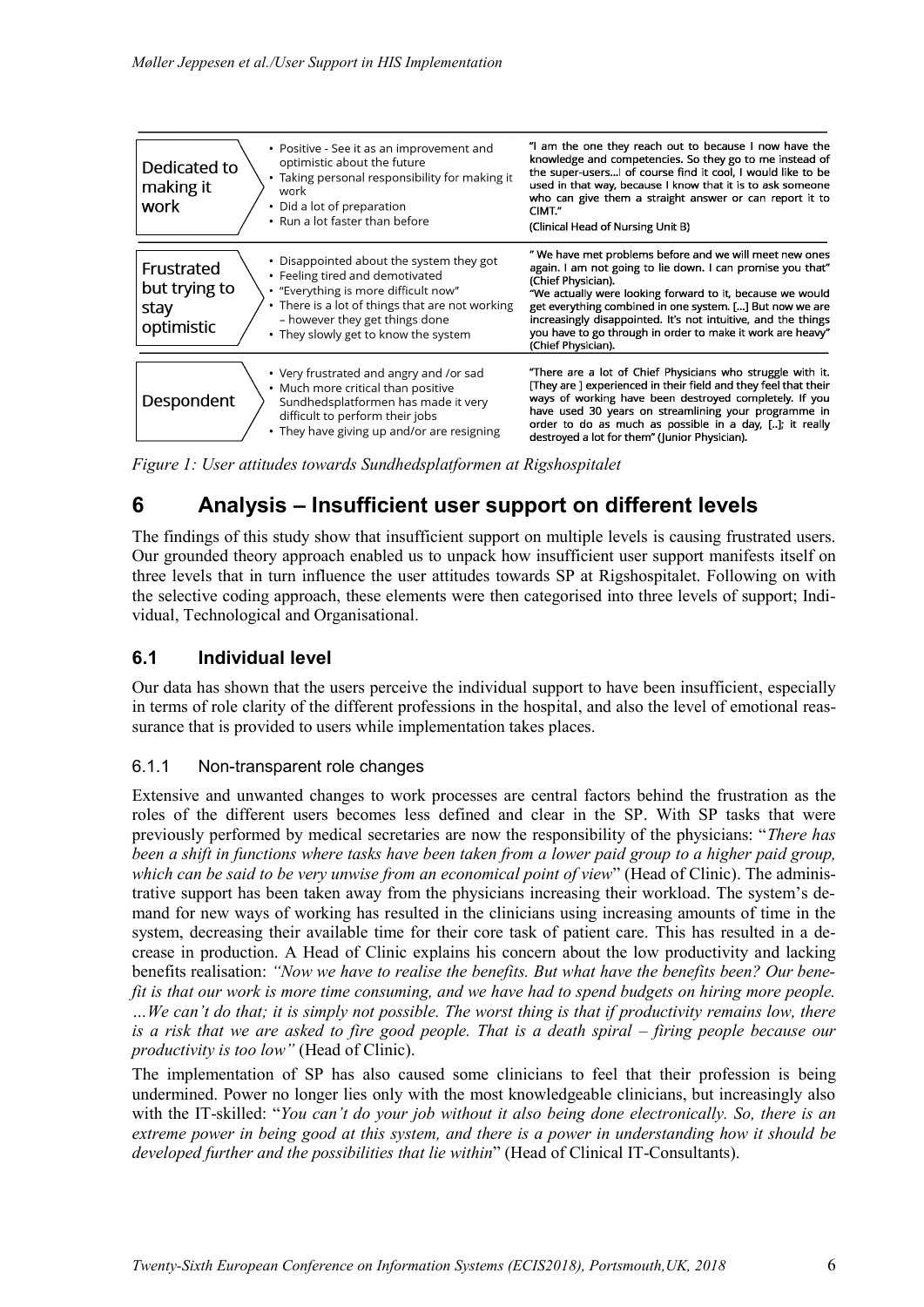In contrast to the physicians and medical secretaries, we found that the nurses have not endured the same extent of changes to workflows or roles. For them, SP has caused frustration because it has changed the patient interaction negatively: "*We have always had the patient is the centre of attention, […] Now, in the outpatient clinics, it is the nurse and patient who are 'kicked out' of the room so that the physician can write*" (Clinical Head of Nursing Unit).

### 6.1.2 Emotional Apathy

The lack of emotional support for the clinician's professions has led to emotional consequences affecting the user attitudes towards SP. A feeling of not being able to perform one's core task and deliver sufficient patient care using SP is what has created the most significant emotional consequences for the clinicians: "*The worst thing for people is that they cannot get their job done in time. There are a lot of people working for free right now[…] They are not going to keep doing this*" (Head of Clinic). Furthermore, an increasing sense of demotivation is spreading amongst the clinicians: "*I actually think that when we reached the implementation there was a fighting spirit and people were very motivated and everyone made a huge effort to make it work. It was really something that connected the department and increased motivation. That lasted for two months […] Then around new years, you could just feel that people were sick and tired of working with it. Always having to search for functions and getting frustrated about it not working, missing something or not being able to finish a patient session*" (Junior Physician A).

In the worst cases, the implementation of SP has resulted in employees getting sick from stress: "*There are a lot of people who have become stressed. There are a lot who are fighting with each other because the time to do their job has decreased*" (Head of Clinic). Another emotional consequence is that there is a feeling of not being heard. This has caused a narrative 'Us vs. Them' both in relation to CIMT/the Capital Region and at times also towards the hospital management. The clinicians are working extremely hard to keep everything running using the new platform, however they cannot keep running at the current pace they are in: *"We are hanging on to the edge of the table right now, only holding on because of the extra work hours and additional hires*" (Head of Clinic).

### **6.2 Technological level**

This level of support does not only cover hardware and software but also what prerequisites the user is equipped with to use the system in the best possible way. Our data has shown that the end-users at Rigshospitalet have received insufficient technological support since before the roll-out of SP and continue to do so after the implementation as well. Technological support covers aspects of training, perceived system functionality and need for local personalisation.

#### 6.2.1 Incomplete Training

Before go-live the clinicians attended mandatory courses in the use of SP. The courses consisted of physical off-site classes as well as e-learning. However, across all our interviews clinicians expressed a great deal of dissatisfaction with these courses. The critique has been directed at both the teachers: *"It seemed like the people teaching the introductory courses didn't know the system either"* (Junior Physician)*,* as well as the material used in the courses: "*The big problem was that the walk-throughs of the system were not done in the real Sundhedsplatformen, because it was not finished at the time. So, we couldn't practice, that was forbidden [...] I will say that it was disappointing at best"* (Chief Physician). This has resulted in the clinician's not being properly prepared for the implementation and thereby from the outset not having the necessary prerequisites for adapting easily to the system.

#### 6.2.2 Unclear System Use

When SP went 'live' at Rigshospitalet the clinicians quickly realised the high complexity of the system. Across all our interviews, the respondents describe the system as being unintuitive: "*It reminds me of Windows from the mid 90's. There are a lot of locked functions, you meet stops where you are*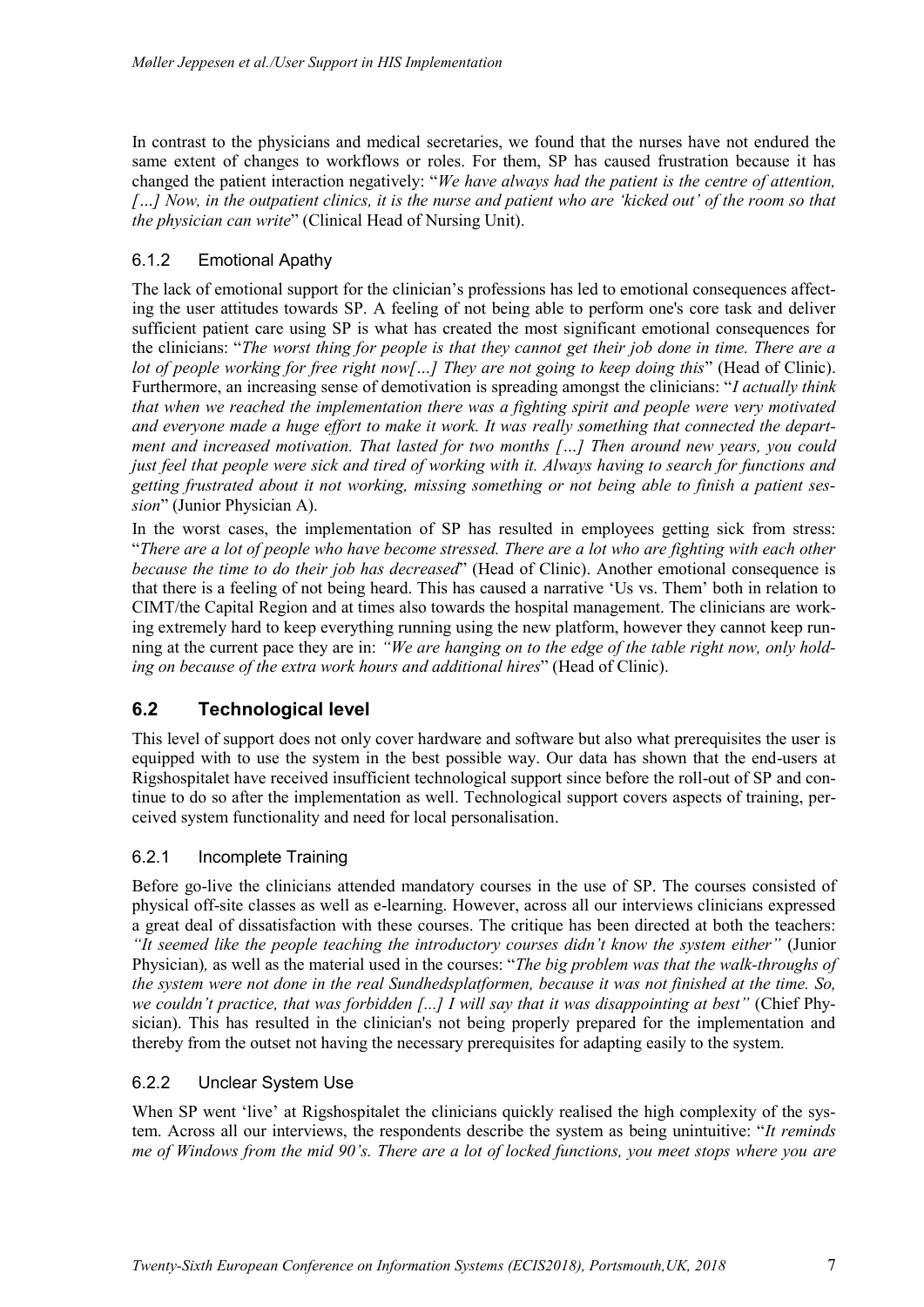*not naturally guided further, and there are some very rigid and unintuitive workflows in Sundhedsplatformen*" (Junior Physician). One of the main reasons why the clinicians see the system as unintuitive is that ".*..you can do the same thing in many different ways in the system*" (Chief Physician), meaning that there is not one clear answer as to how to perform a given task. The consequence of this is that "…*the clinics have to remember so many different things [...] So it is cool to have a system that can do everything, but if you are not IT nerdy then you want to know that THIS is how I, for example, move a patient*" (Head of Clinical IT-Consultants).

#### 6.2.3 Non-personalised system

Besides not being intuitive the clinicians experience is that there are lacking functionalities in the system: *"They have bought a system that is halfway finished. […] they have not bought the entire thing. This cost cutting exercise just impacts the product we have gotten"* (Specialist Physician). Many clinicians have been creating workarounds in order to be able to perform their jobs. The use of workarounds indicates that there are elements in the system that are not working, which need to be changed to fit local needs. The system is designed and built around the wish for standardisation across both regions. However, Rigshospitalet is highly specialised and treats the most complex patients. The clinicians are very dissatisfied with the standardisation package, as it hinders them in their everyday work: "*It is kind of a one-size-fits-none because there are some things that you can register in the system that you don't need and things that you need that you cannot get"* (Junior Physician). The need for immediate local changes and customisation is something that concerns almost all interviewees: *You need to listen to the clinicians' problems and wishes for changes*" (Chief Physician).

To fulfil the need for local customisation and decentralise some of the administrative rights in the system the plan is to hire more of the so-called Builders. Builders are clinicians, who have had additional education from the Program and have administrative right to adapt and change the system. However, currently *"...the hospitals have defined that we will have several builders… But they can't build anything that is not approved from above. They have to go through an education and a rigorous process*" (Clinical IT-Consultant), meaning that while they are technically able to customise, any actual changes must be approved by the Program.

#### 6.2.4 Inadequate IT Help Desk

Another element in the context user support on a technological level is the quality of IT support provided to the users. Though there are many IT-support options we have seen that the quality of the support has not been optimal. The super-users that were present during hypercare did not have the optimal conditions for performing their role, as they had received no additional training: *"As a super-user it was extremely frustrating walking around having the same background as everyone else. I had exactly the same training, I just got it a bit before. So, in reality I was a bit worse than everyone else*" (Junior Physician). The hypercare super-user organisation was dissolved at the end of the rollout phase and was supposed to be replaced by a permanent super-user organisation. However, during our interviews it became clear, that this permanent super-user organisation only exists on paper. The consequence for the clinical user is first of all that they do not have the possibility of getting on-site support from local super-users. Further, they do not know who to take SP related problems to.

The official IT-support is located in the CIMT unit consisting of Clinical IT-Consultants. The view of CIMT has generally amongst the clinicians not been positive: "*It would make a huge difference if we had some actual and real support. I don't see it as real at the moment. I see it only being there by name because it is rare that they can help us, and then you cannot talk about suppor*t" (Chief Physician C). The complaints about the CIMT support foremost deals with the long waiting times: "*I don't contact CIMT because I hear from my colleagues that it is a living nightmare…*" (Medical Secretary). Further, the clinicians complain that the responses they get often are useless: "*CIMT is very nice when we talk to them, but they cannot help with the problems we have. When I call them I am given a sweet talk, but nothing happens. When I report something, I get a standard response a week later. I cannot use that for anythin*g" (Specialist Physician), as well as unsatisfactory: "*When we call IT service,*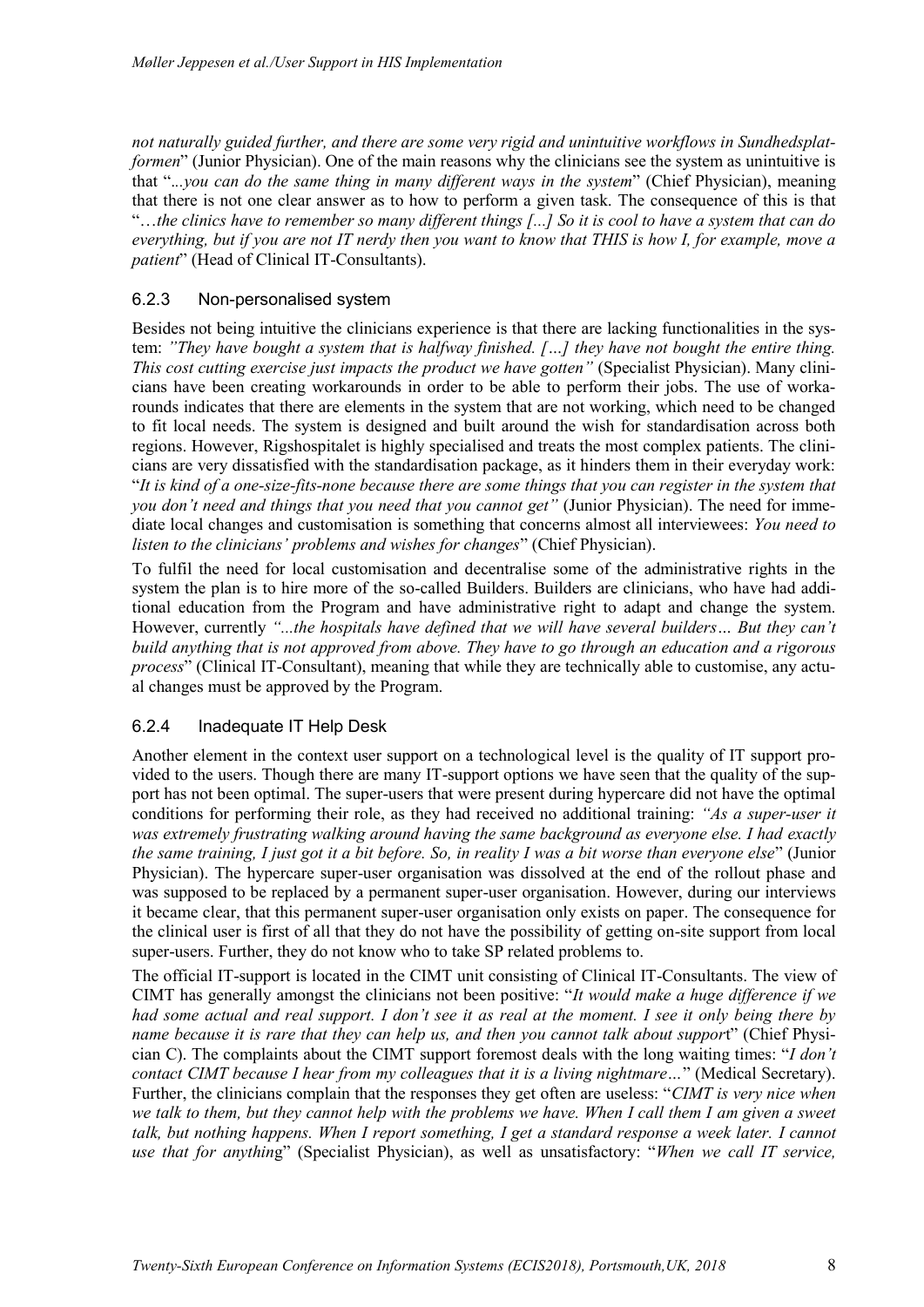*which I have done a lot, they say 'We will look at it in 2018 when we are done rolling out'[...] I find that demotivating*" (Junior Physician). Many physicians have gotten to the point where they feel that they are not being heard because they are not getting the needed support from CIMT.

### **6.3 Organisational level**

The technological support relies heavily on the underlying organisation and it is therefore important to consider the organisational structures and practices behind SP at Rigshospitalet. We identified the following areas of insufficient support that exist on this level, unfulfilled promises made to the users by management, the prevalence of an 'us' vs 'them' mentality, scarce resources and incompetent coordination amongst the different areas of the organisation..

#### 6.3.1 Unfulfilled Promises

However, we have seen that there is a discrepancy between the perception and reality of the permanent super-user organisation. The Head of Implementation at Rigshospitalet talks about the permanent super-user organisation as already being in place. Meanwhile, according to our interviewees as well as CIMT there are not yet dedicated super-user in all parts of the hospital, and as mentioned the permanent super-user organisation therefore only exists on paper. This is to a large degree due to the fact that there seems to be misaligned strategies across the different centers. The Improvement Department advocates for more homogeneity among super-users across the hospital to strengthen the super-user competencies: "…*there are some centers with very skilled, on the beat super-users, and these centers can stay in front because they have opportunities and super-users enough. But then there are others centers who can hardly find any competent super-users and do not feel they have the time necessary to organise and train them"* (Head of Implementation). It is important to underline that even though they advocate for an aligned super-user strategy across the eight centers, it is not a call for standardisation. The question of who to appoint as super-users and how to organise across clinics and departments should be up to the individual center since there are significant differences from center to center. However, in order for the support set-up to function having super-users in every center is vital.

#### 6.3.2 'Us' vs 'Them' mentality

A consequence of the misaligned strategies is that it is immensely hard for CIMT to support the endusers. Further it is difficult for the Improvement Department to secure organisational anchoring of improvements and adjustments to both the system and related information flows. One of the reasons for some centers not assigning super users could be that "…*the super user term was diluted from the beginning because they had gotten so little education*" (Head of Clinic) making it hard for the centers to understand the necessity of the permanent super users. As mentioned earlier, there is a feeling of "Us vs. Them" in the hospital towards SP, which is making it hard to create ownership for the system: *"If you stand up and teach about the system then you are in the 'Sundhedsplatformen-Camp', and then you are a part of 'Them'. So, the super users will get a central role, but with the risk of becoming part of 'Them*" (Head of Clinical-IT Consultants).

#### 6.3.3 Scarce Resources

Head of Clinical IT-Consultants explains how the support set-up for the hospitals which have 'gone live was not a part of the original plan: "*It is striking when thinking about how important support is that originally it was never a part of the planned implementation - that someone actually had to provide help after hypercare. I think the intention was for the Program to immediately become part of the operating and permanent organisation. They just didn't. They moved on to the next hospital".* She further explains how CIMT experience a lack of maintenance- and operating-function in the Program, since the Program solely focuses on the implementation process at the next hospital: *"No resources (in the Program) are allocated to take care of the hospitals who are 'live' so to speak. It is a logistic challenge -"* (Head of Clinical IT-Consultants).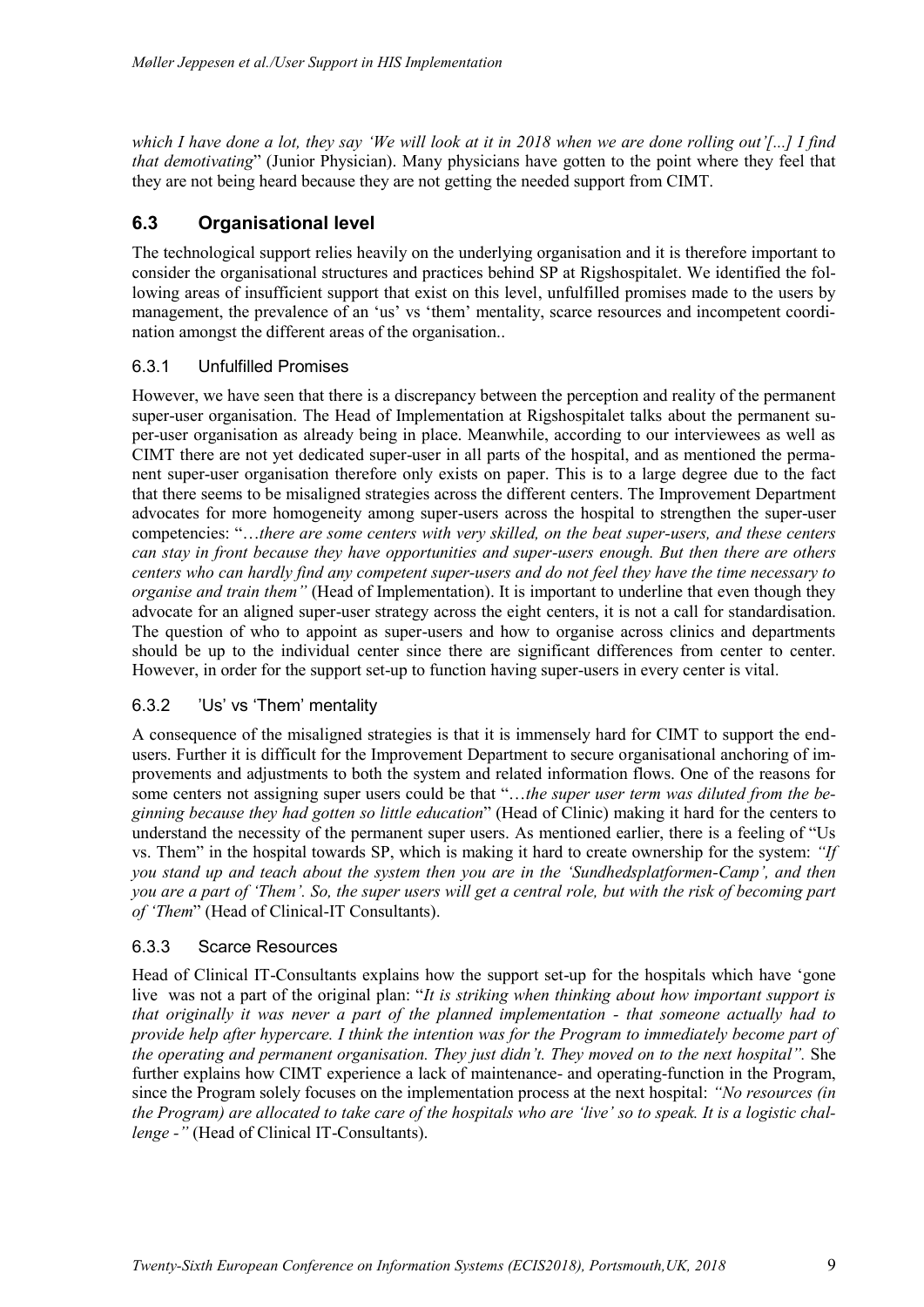#### 6.3.4 Incompetent coordination

The final organisational related finding is how there is a lack of coordination and collaboration between the many different units involved in the IT-support set-up. All units, except for The Program, provide some kind of support or service to the end-user at Rigshospitalet. CIMT's Clinical IT-Consultants have a formalised relation to the Program. CIMT receives reported errors as well as change requests from the clinical users, which they bring forward to the Program. The Program handles the requests and, in most cases, return to the user with answers or solutions. Nevertheless, the collaboration between the program and CIMT is not balanced. The Clinical IT-Consultants find it difficult to get hold of the Program, which is a challenge for CIMT. Because the Clinical IT-Consultants do not have administrative rights to change the system, but at the same time are responsible for providing support for the end-users, they are: "...*caught between a rock and a hard place, and that is the most prominent organisational challenge"* (Head of Clinical IT-Consultants).

In the relation between CIMT and Rigshospitalet, there are three actors the (non-existent) super-user organisation, the Student Team, and the Builders. CIMT and the Student Team at Rigshospitalet do not have a formalised collaboration agreement. They are aware of each other, and both wish to collaborate more. However, when talking to both the Clinical IT-Consultants and the Student Team, it seems, that it is not clear where their jobs overlap, where they compete, and where they can collaborate further. In addition, there will be an increasing number of Builders at the hospital, which the Clinical IT-Consultants need to find a way to coordinate and collaborate with as well. Currently, there is no formalised collaboration agreement between these entities either.

## **7 Discussion**

### **7.1 Theoretical implications: Attitudes towards Sundhedsplatformen**

This study extends previous research on user attitudes [\(Klaus et al., 2010,](#page-14-16) [Lapointe and Beaudry,](#page-14-17)  [2014,](#page-14-17) [Van Offenbeek et al., 2013\)](#page-15-10) by providing a characterisation of three archetypical groups of user attitudes towards SP identified at Rigshospitalet.

The first user group ("Dedicated to making it work") are proactive frontrunners, who put in extra effort and hours and take responsibility for making the system work. They believe that in the end SP will be a contribution, even though there is a long way to go. However, they are at the same time becoming increasingly frustrated. The second user group ("Frustrated but trying to stay positive") consists of people who are frustrated and increasingly demotivated due to the challenges caused by SP. They fear that SP will compromise not only their employee satisfaction but also the patient care. However, they are attempting to keep a positive outlook on the future. Apart from being deeply frustrated the users of the third group ("Despondent") feel let down, they are angry and hopeless to a degree where they have an intention to leave their jobs. They have no faith that SP will ever work sufficiently.

Our analysis shows that attitudes towards the system are characterised by frustration across all users, which can be seen as resistance [\(Lapointe and Beaudry, 2014,](#page-14-17) [Ngafeeson and Midha, 2014\)](#page-14-3). Further, when looking at organisational anchoring, we see a negative tendency. We have found that there exists a narrative of 'Us vs. Them' which seems to make it even harder to find super-users because they are at risk of being seen as one of 'Them'. We see a lack of organisational anchoring in the clinical leadership at Rigshospitalet, since several centers have not coordinated super-users and in some clinics [\(Currie and Guah, 2007\)](#page-13-12). In line with Borycki (2015) it is clear that simply installing a new information system is not sufficient to generate value. To retrieve the full qualitative and financial benefits, organisational dynamics must be taken into account [\(Lluch, 2011\)](#page-14-5). We have seen throughout our study that it is precisely this lack of consideration for organisational dynamics that has led to the lack of expected benefits such as increased production smoother work processes and higher employee satisfaction [\(Sligo et al., 2017,](#page-15-1) [Herrmann et al., 2017,](#page-13-5) [Nguyen et al., 2016\)](#page-14-1).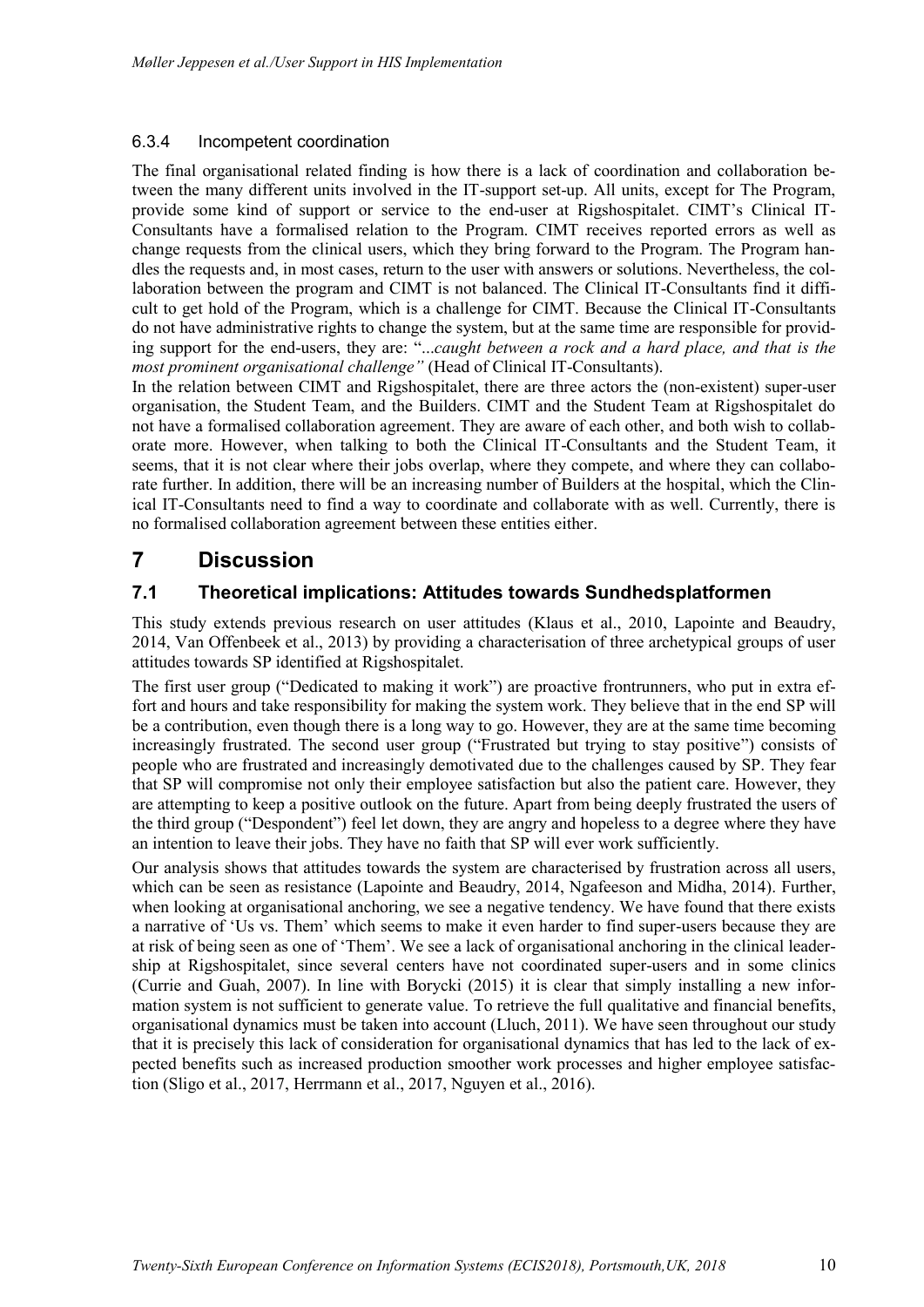### **7.2 Theoretical implications: Insufficient user support**

Based on these findings, we propose a framework (Figure 2) illustrating multiple levels of support and user attitudes. The framework indicates that initiatives must encompass all three levels in order to be effective [\(Lapointe and Rivard, 2005,](#page-14-18) [Herrmann et al., 2017\)](#page-13-5). Moreover, lack of support on one level can have a cascading effect to the other levels.



*Figure 2: User attitudes and insufficient user support on three levels*

Confirming recent research on HIS implementation [\(Patel and Kannampallil, 2014\)](#page-14-19) we found at the individual level, insufficient attention and support of the individual's profession, roles, and ways of working. This has had negative emotional consequences leading to an increasing sense of demotivation and frustration among clinicians, resulting in a greater risk of clinicians becoming stressed or resigning. Moreover, similar to Cresswell et al. (2013) we found that lack of insufficient technological support has not only led to unhappy and unsatisfied end users but has also created undesirable workflows and workarounds. Ngafeeson and Midha (2014) suggest that it is this type of dissatisfaction that can lead to user resistance and for users to become part of the Despondent attitude group.

At the technological level, we found, in line with Lluch (2011), that the system is presently not being used to its full potential because the users do not have the training, skills, rights or time to use the system optimally. Moreover, Cresswell et al. (2013) present a linear lifecycle approach to supporting HIS implementation, however, this approach insinuates that the clinicians have an active role in designing the system that they then use. This was not done at Rigahospitalet, where the users were simply expected to take on an already designed system which was not customised to their specific needs.

At the organisational level, we find that the organisational structures, which are supposed to support SP at Rigshospitalet are not in place. The collaboration between IT-support units is not coordinated nor consistent. On top of this, a permanent super-user organisation has not yet been established, even though it is believed to be a central element in the support structure [\(Doolin, 2004,](#page-13-13) [Aarts et al., 2004\)](#page-13-14).

### **7.3 Theoretical implications: Multilevel perspective**

Though comparable to our findings, the studies of Van Offenbeek et al. (2013), Lapointe and Beaudry (2014), and Klaus et al. (2010) are based on a single level analysis. However, when researchers obtain spurious relationships at a lower level (for instance a positive relationship between individual-level system usage and individual performance) and do not account for higher-level factors that influence the given relationship, a "contextual fallacy" [\(Burton-Jones and Gallivan, 2007\)](#page-13-15) might occur. In our study, we have therefore strived to obtain a multi-level perspective on user attitudes and thus accounted for factors on an Individual, Technological and Organisational level. Each level helps us to better understand some aspects of user support, but does not provide a complete perspective [\(Lapointe and](#page-14-18)  [Rivard, 2005\)](#page-14-18).

For instance, our study reveals how frustration amongst the users as well as the occurring changes in attitude is influenced by three levels of support. As seen above it is necessary to not only identify user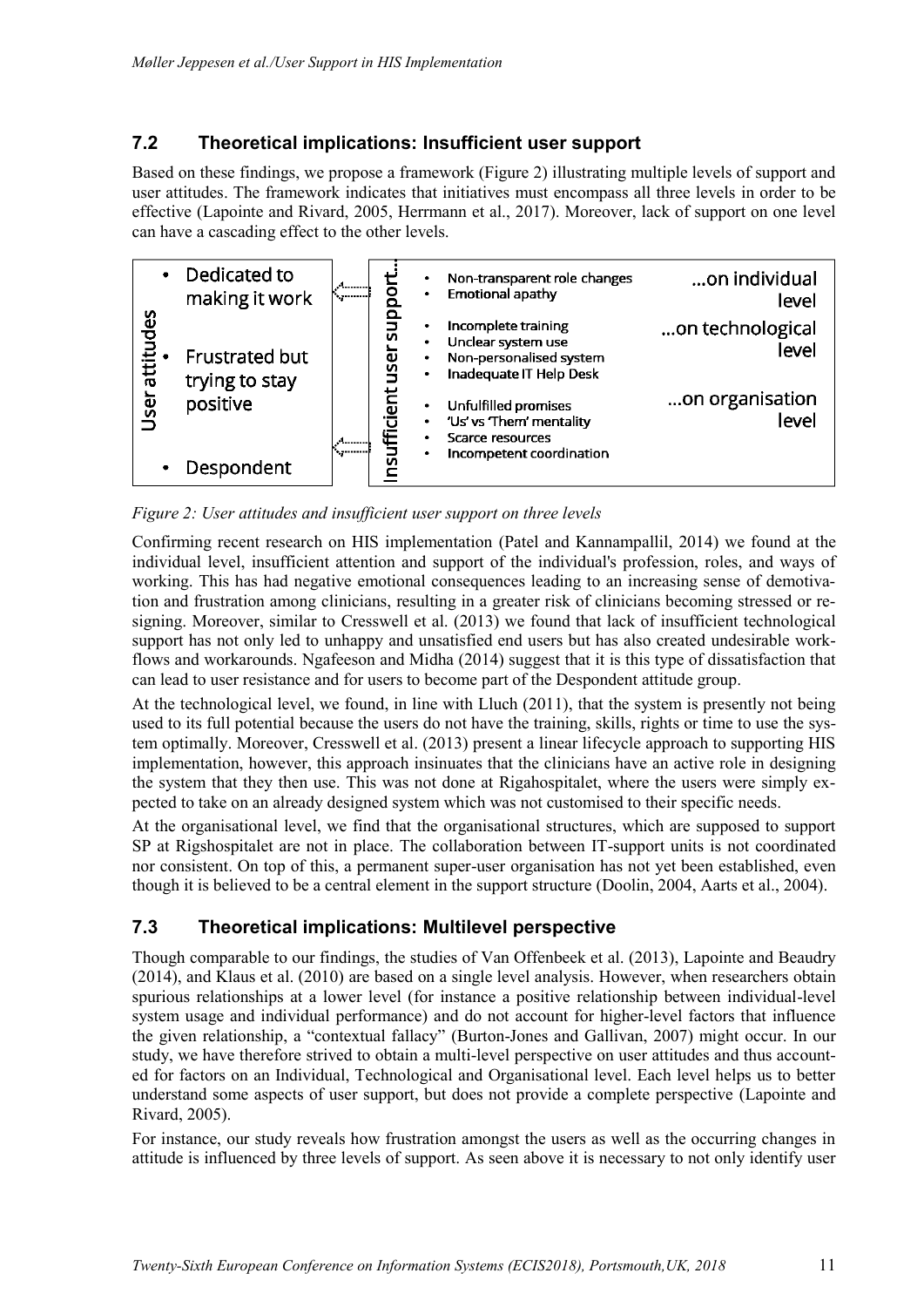attitudes but also to search for the causes or explanations behind the attitudes. Bhattacherjee and Hikmet (2007) argue that in addition to individual factors, technology usage must also be taken into consideration. In their study, they present a theoretical dual-factor model of physician resistance and usage of HIS. However, according to Burton-Jones and Gallivan (2007) researchers should not only look at the individual level for an explanation of usage. They criticise the earlier mentioned dual-factor model [\(Bhattacherjee and Hikmet, 2007\)](#page-13-8) for only encountering a single level and argue that technology usage and resistance belong solely to the individual level. They propose that the dual factor model, as well as many others, could be extended and improved by applying a multi-level perspective. They explain how a multi-level approach is suitable for examining the linkage and dynamics between different levels of an organisation.

It is important to note that the three levels of support are dynamic and interdependent. The organisational level serves as a foundation for the two other levels and entails basic support such as organisational structures, strategic initiatives, allocated resources, strategic awareness and the like. Building on this is, a technological level of support which consists of adequate system functionality, system training, IT-support and the like are dependent on being aligned with the organisational level. The individual level consisting of perceived professional support is dependent on the cumulated support from the two underlying levels, meaning that lack of support on the organisational level has a cascading effect on the two above lying levels.

When comparing our findings with related work, it becomes apparent that in relation to SP there has not been an understanding of the organisational dynamics, and it has therefore not been a process of mutual transformation between the technology and the organisation [\(Nguyen et al., 2016,](#page-14-1) [Cresswell](#page-13-6)  [and Sheikh, 2013\)](#page-13-6). This shows in the case of Rigshospitalet as the hospital is expected to adapt to SP and, as of now, the technology can only to a limited degree adapt to the organisation. The result of this is frustrated users as well as absent financial and qualitative benefits. Focusing on the dynamics and complexity of user attitudes, the findings of this study show how a multi-level approach is needed for a deeper understanding of the factors influencing attitudes. The study thereby contributes to existing research with a nuanced understanding of user attitudes towards HIS, by not only looking at the attitudes themselves but also on the influencing factors behind.

### **7.4 Practical implications**

While temporary loss in productivity is considered acceptable in large scale HIS implementations [\(Menachemi and Collum, 2011\)](#page-14-20), it still needs to be a serious consideration in this case. Even though SP will be fully implemented late 2017, there is still important work ahead. As of January 2018 the system operation, covering maintenance and further development, transfers from the Program to CIMT. The regions have bought all rights to further develop and customise the system (Head of Clinical IT-Consultants). Thus, a major process starts including assessment of change requests, prioritisations, further developing and changing the system, training users and builders, and much more. This process, in the same way as the implementation, demands an understanding of not only technical aspects but also organisational dynamics [\(Kushniruk et al., 2010\)](#page-14-21). Moreover, it demands a high degree of user involvement from positive and engaged users, which is needed to make the system work to its full potential [\(Sherer et al., 2015\)](#page-15-11). As this study shows, such users should not be taken for granted and need increased support to reduce the current frustration and demotivation. The findings of our study are thereby also relevant in relation to the continued work with SP.

To exemplify how our framework can be used, we will shortly explore the initiative of the permanent super-user organisation. The purpose of the initiative is to establish a network of dedicated users, who can retrieve and communicate SP related information, who can gain extra competencies in the system, and who thus can serve as local support to colleagues. However, as mentioned in our analysis, the initiative has not been successful. The reason for this can be explained by looking at the three levels of the framework: On the Organisational level, we see a lack of structures supporting the creation of the super user organisation such as misaligned strategies for super-users, an incoherent recruitment of super-users etc. The result is a super-user organisation that is incomplete and only exists in parts of the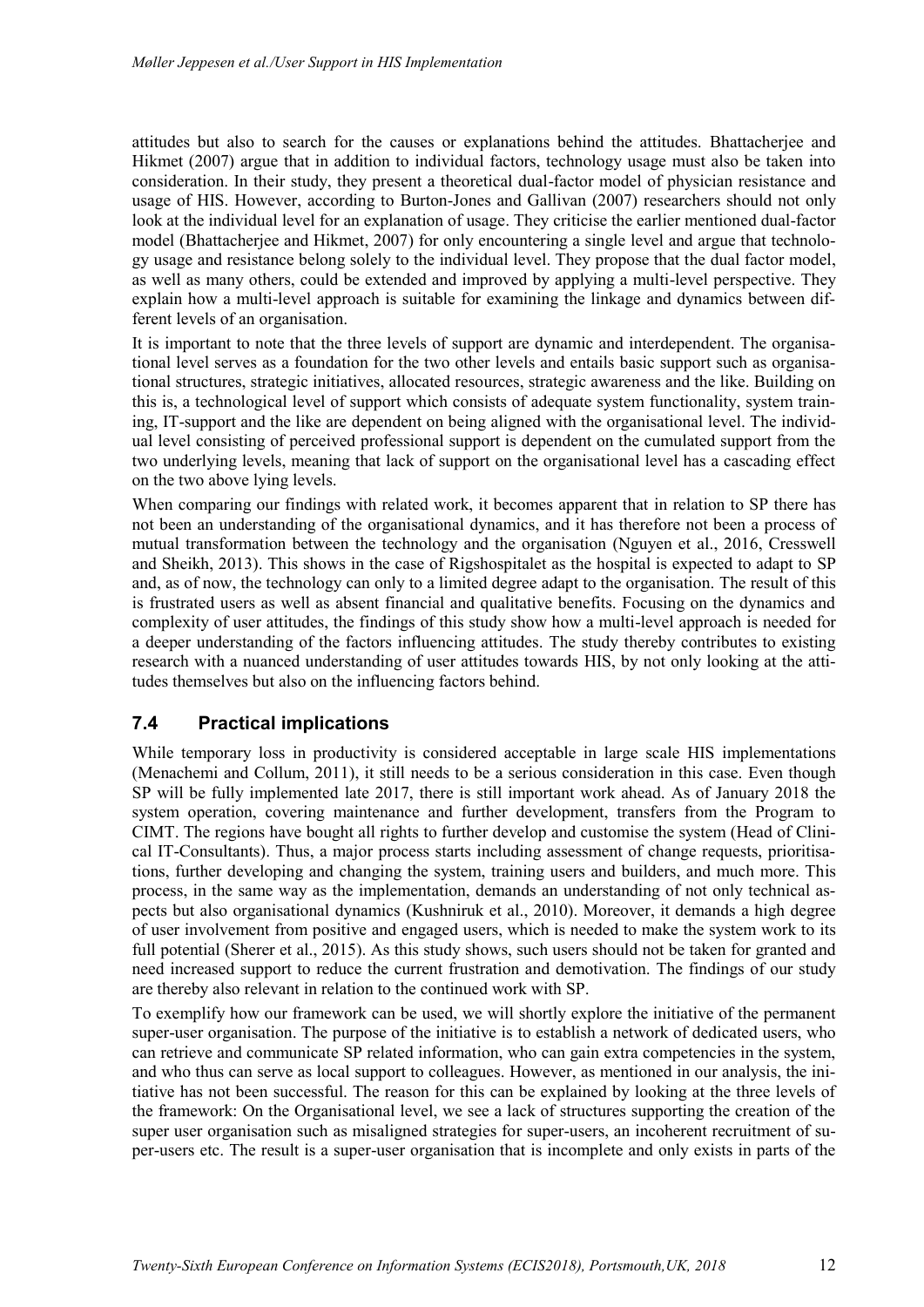organisation. The consequence at the Technological level is that it is extremely difficult for the clinical IT-support in CIMT to deliver sufficient IT-support to the end-user. The result at the Individual level is that the clinicians feel unsupported in several aspects of their work, feel ignored, and are increasingly becoming frustrated and demotivated. This exemplifies the cascading effect and interdependence of the support levels.

### **7.5 Limitations and possible future work**

A limitation of our study is that the three levels of support are only a selection of factors influencing users' attitude. This means that sufficient support at all three levels does not necessarily equal a positive user attitude and hence a successful implementation of HIS. Another limitation is that our findings are based on 21 interviews with clinicians, clinical managers, IT-professionals and members of staff functions. However, the regional management and the hospital management have not been interviewed. This is important to note since they might perceive the situation differently than clinicians and IT-professionals and thus could have contributed with a nuanced perspective on our findings. Finally, our framework could be criticised for not including enough levels. We do not, for example, explicitly consider how the collective level regarding the groups' behaviour and attitudes (e.g. the department the clinical belong to) influence the attitude of the individual user. Since our analysis shows that the clinicians to a large extent are motivated by helping their colleagues, a collective level could add value to our framework. Further research is thus desirable and should aim to not only validate our framework but also incorporate other levels.

## **8 Conclusion**

In this paper we proposed a framework illustrating the manifestations of insufficient user support on three levels and their collective impact on user attitudes. We hypothesise that initiatives addressing only one support level will most likely fail if the other levels are not considered. In line with Sligo et al. (2017) we highlight the importance of an ongoing and multidimensional understanding of user attitudes.

Rigshospitalet is currently in the post-implementation phase of SP. The media coverage of the implementation of SP has been polarised with clinicians and IT professionals criticising the situation, and regional management focusing on telling a more positive story. If the importance of positive user attitudes is overlooked and Rigshospitalet fails to create better support, our study suggests that there is a risk of more users becoming increasingly frustrated and in the worst case despondent. Seeing that strong attitudes are harder to change, the threat of misuse and non-use will increase in parallel to additional loss of benefits.

### **Acknowledgements**

We would like to thank Gerhard Schwabe, Ingrid Bauer, Mateusz Dolata, Andreas Engelmann, Andri Färber, Mehmet Kilic, Susanne Steigler, Liudmila Zavolokina, and Nicole Zigan from the Information Management Research Group at the University of Zurich for their insightful and useful feedback at a presentation of this paper during a research seminar in April 2018.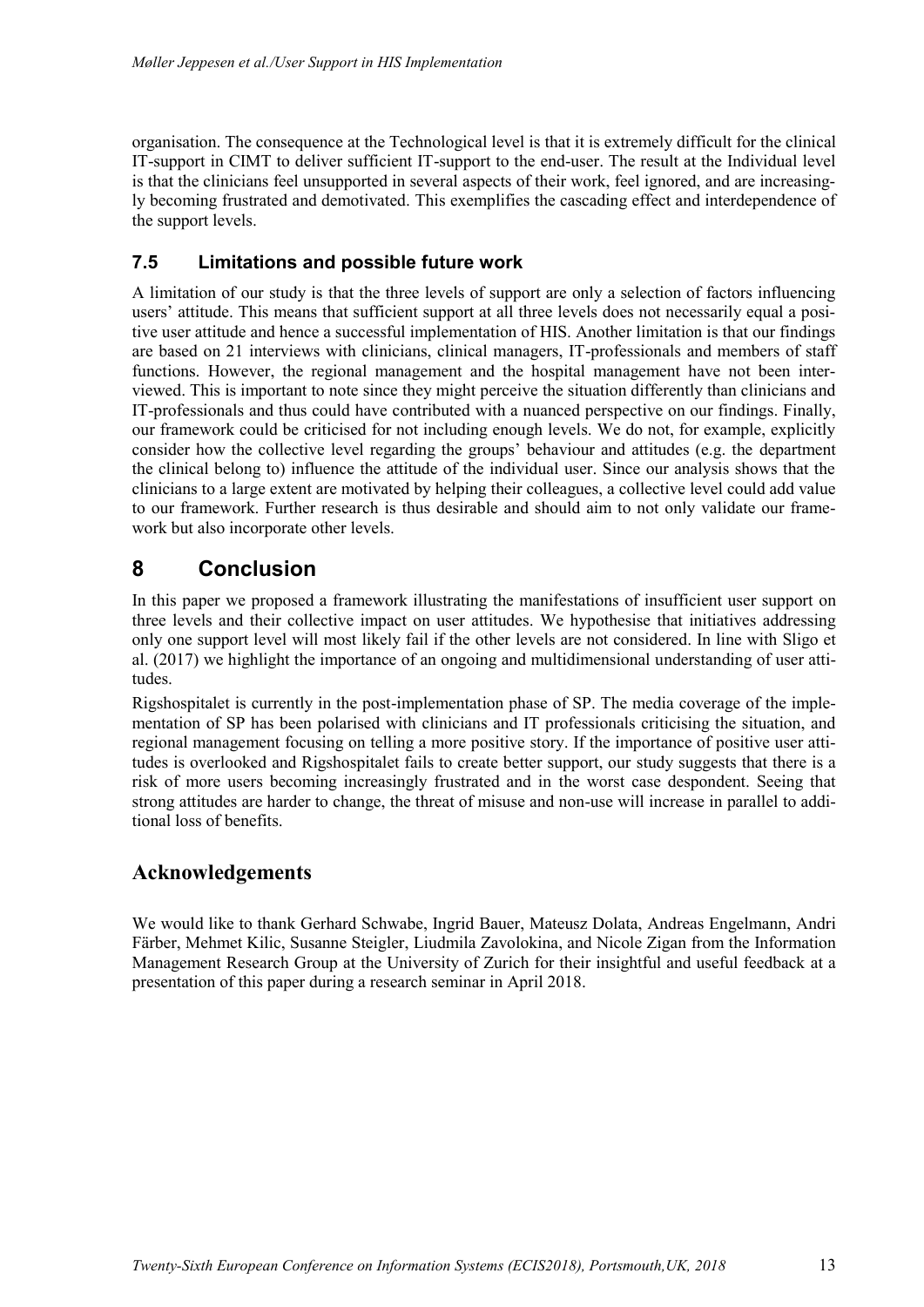#### **9 References**

- <span id="page-13-14"></span>Aarts, J., Doorewaard, H. & Berg, M. 2004. Understanding implementation: the case of a computerized physician order entry system in a large Dutch university medical center. *Journal of the American Medical Informatics Association,* 11**,** 207-216.
- <span id="page-13-2"></span>Altuwaijri, M. M., Bahanshal, A. & Almehaid, M. 2011. Implementation of computerized physician order entry in National Guard Hospitals: assessment of critical success factors. *Journal of Family and Community Medicine,* 18**,** 143.
- <span id="page-13-7"></span>Antheunis, M. L., Tates, K. & Nieboer, T. E. 2013. Patients' and health professionals' use of social media in health care: motives, barriers and expectations. *Patient education and counseling,* 92**,** 426-431.
- Berg, M. 2001. Implementing information systems in health care organizations: myths and challenges. *International journal of medical informatics,* 64**,** 143-156.
- <span id="page-13-8"></span>Bhattacherjee, A. & Hikmet, N. 2007. Physicians' resistance toward healthcare information technology: a theoretical model and empirical test. *European Journal of Information Systems,* 16**,** 725-737.
- <span id="page-13-1"></span>Boonstra, A. & Broekhuis, M. 2010. Barriers to the acceptance of electronic medical records by physicians from systematic review to taxonomy and interventions. *BMC health services research,* 10**,** 231.
- Borycki, E. 2015. The role of the IT department in Organizational Redesign. *Context Sensitive Health Informatics: Many Places, Many Users, Many Contexts, Many Uses,* 218**,** 132.
- <span id="page-13-11"></span>Boye, M. 2016. *Sundheds-it standardiserer hospitals-behandlinger fra Ringsted til Bornholm*  [Online]. Available: [https://www.version2.dk/artikel/sundheds-it-standardiserer-hospitals](https://www.version2.dk/artikel/sundheds-it-standardiserer-hospitals-behandlinger-fra-ringsted-til-bornholm-769526)[behandlinger-fra-ringsted-til-bornholm-769526](https://www.version2.dk/artikel/sundheds-it-standardiserer-hospitals-behandlinger-fra-ringsted-til-bornholm-769526) [Accessed 8th June 2017].
- <span id="page-13-9"></span>Bryman, A. & Bell, E. 2011. Business research methods. 3 uppl. *Malmö: Liber AB*.
- <span id="page-13-15"></span>Burton-Jones, A. & Gallivan, M. J. 2007. Toward a deeper understanding of system usage in organizations: a multilevel perspective. *MIS quarterly***,** 657-679.
- <span id="page-13-4"></span>Callen, J. L., Braithwaite, J. & Westbrook, J. I. 2008. Contextual implementation model: a framework for assisting clinical information system implementations. *Journal of the American Medical Informatics Association,* 15**,** 255-262.
- Chen, R.-F. & Hsiao, J.-L. 2012. An investigation on physicians' acceptance of hospital information systems: a case study. *International journal of medical informatics,* 81**,** 810-820.
- <span id="page-13-3"></span>Coiera, E. 2009. Building a national health IT system from the middle out. *Journal of the American Medical Informatics Association,* 16**,** 271-273.
- <span id="page-13-10"></span>Corbin, J. & Strauss, A. 1990. Grounded theory research: Procedures, canons and evaluative criteria. *Zeitschrift für Soziologie,* 19**,** 418-427.
- <span id="page-13-6"></span>Cresswell, K. & Sheikh, A. 2013. Organizational issues in the implementation and adoption of health information technology innovations: an interpretative review. *International journal of medical informatics,* 82**,** e73-e86.
- <span id="page-13-0"></span>Cresswell, K. M., Bates, D. W. & Sheikh, A. 2013. Ten key considerations for the successful implementation and adoption of large-scale health information technology. *Journal of the American Medical Informatics Association,* 20**,** e9-e13.
- <span id="page-13-12"></span>Currie, W. L. & Guah, M. W. 2007. Conflicting institutional logics: a national programme for IT in the organisational field of healthcare. *Journal of Information Technology,* 22**,** 235-247.
- <span id="page-13-13"></span>Doolin, B. 2004. Power and resistance in the implementation of a medical management information system. *Information Systems Journal,* 14**,** 343-362.
- Gagnon, M.-P., Desmartis, M., Labrecque, M., Car, J., Pagliari, C., Pluye, P., Frémont, P., Gagnon, J., Tremblay, N. & Légaré, F. 2012. Systematic review of factors influencing the adoption of information and communication technologies by healthcare professionals. *Journal of medical systems,* 36**,** 241-277.
- <span id="page-13-5"></span>Herrmann, T., Ackerman, M. S., Goggins, S. P., Stary, C. & Prilla, M. 2017. Designing Health Care That Works—Socio-technical Conclusions. *Designing Healthcare That Works.* Elsevier.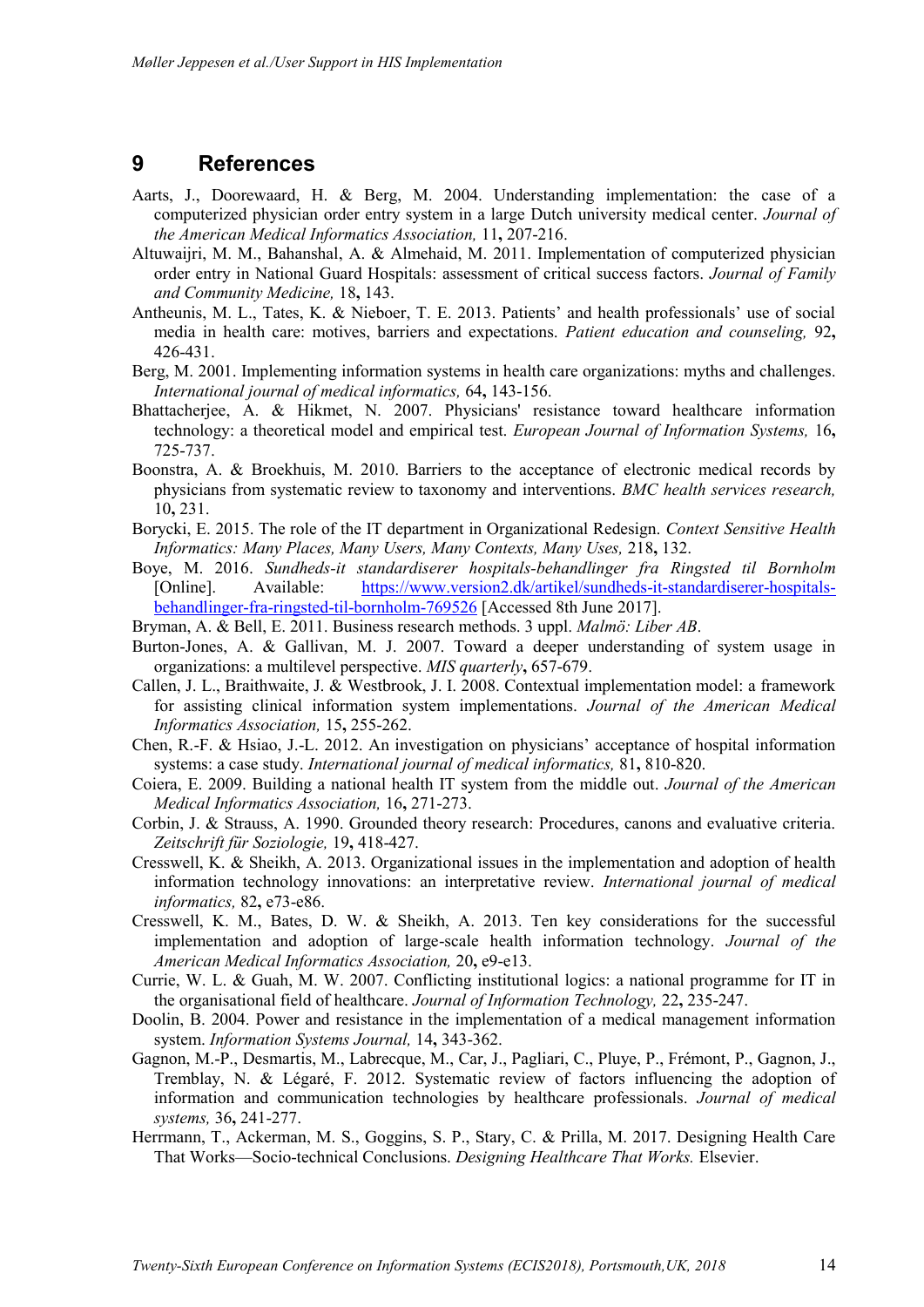- <span id="page-14-0"></span>Hillestad, R., Bigelow, J., Bower, A., Girosi, F., Meili, R., Scoville, R. & Taylor, R. 2005. Can electronic medical record systems transform health care? Potential health benefits, savings, and costs. *Health affairs,* 24**,** 1103-1117.
- <span id="page-14-13"></span>Ingebrigtsen, T., Georgiou, A., Clay-Williams, R., Magrabi, F., Hordern, A., Prgomet, M., Li, J., Westbrook, J. & Braithwaite, J. 2014. The impact of clinical leadership on health information technology adoption: systematic review. *International journal of medical informatics,* 83**,** 393-405.
- <span id="page-14-2"></span>Jakobsen, S. 2017. Nu rammer den sorte død hospitalerne. *Politiken*.
- <span id="page-14-10"></span>Kellermann, A. L. & Jones, S. S. 2013. What it will take to achieve the as-yet-unfulfilled promises of health information technology. *Health affairs,* 32**,** 63-68.
- <span id="page-14-4"></span>Kim, H.-W. & Kankanhalli, A. 2009. Investigating user resistance to information systems implementation: A status quo bias perspective. *MIS quarterly***,** 567-582.
- <span id="page-14-16"></span>Klaus, T., Wingreen, S. C. & Blanton, J. E. 2010. Resistant groups in enterprise system implementations: a Q-methodology examination. *Journal of Information Technology,* 25**,** 91-106.
- <span id="page-14-15"></span>Klein, H. K. & Myers, M. D. 1999. A set of principles for conducting and evaluating interpretive field studies in information systems. *MIS quarterly***,** 67-93.
- <span id="page-14-21"></span>Kushniruk, A., Borycki, E., Kuo, M.-H. & Kuwata, S. 2010. Integrating technology-centric and usercentric system testing methods: ensuring healthcare system usability and safety. *Studies in health technology and informatics,* 157**,** 181-186.
- <span id="page-14-17"></span>Lapointe, L. & Beaudry, A. Identifying IT user mindsets: acceptance, resistance and ambivalence. System Sciences (HICSS), 2014 47th Hawaii International Conference on, 2014. IEEE, 4619-4628.
- <span id="page-14-18"></span>Lapointe, L. & Rivard, S. 2005. A multilevel model of resistance to information technology implementation. *MIS quarterly***,** 461-491.
- <span id="page-14-12"></span>Laumer, S. & Eckhardt, A. 2012. Why do people reject technologies: a review of user resistance theories. *Information systems theory.* Springer.
- <span id="page-14-8"></span>Lin, C., Lin, I.-C. & Roan, J. 2012. Barriers to physicians' adoption of healthcare information technology: an empirical study on multiple hospitals. *Journal of medical systems,* 36**,** 1965-1977.
- <span id="page-14-5"></span>Lluch, M. 2011. Healthcare professionals' organisational barriers to health information technologies— A literature review. *International journal of medical informatics,* 80**,** 849-862.
- <span id="page-14-9"></span>Ludwick, D. A. & Doucette, J. 2009. Adopting electronic medical records in primary care: lessons learned from health information systems implementation experience in seven countries. *International journal of medical informatics,* 78**,** 22-31.
- <span id="page-14-6"></span>Macfarlane, A., Murphy, A. W. & Clerkin, P. 2006. Telemedicine services in the Republic of Ireland: an evolving policy context. *Health Policy,* 76**,** 245-258.
- Markus, M. L. 2004. Technochange management: using IT to drive organizational change. *Journal of Information technology,* 19**,** 4-20.
- <span id="page-14-20"></span>Menachemi, N. & Collum, T. H. 2011. Benefits and drawbacks of electronic health record systems. *Risk management and healthcare policy,* 4**,** 47.
- <span id="page-14-3"></span>Ngafeeson, M. N. & Midha, V. 2014. An exploratory study of user resistance in healthcare IT. *International Journal of Electronic Finance,* 8**,** 74-94.
- <span id="page-14-1"></span>Nguyen, H. T., Eikebrokk, T. R., Moe, C. E., Tapanainen, T. & Dao, T. K. 2016. Exploring health information technology implementation success factors: a comparative investigation in Nordic countries. *International Journal of Healthcare Technology and Management,* 15**,** 326-351.
- <span id="page-14-7"></span>Nilsson, L., Eriksén, S. & Borg, C. 2016. The influence of social challenges when implementing information systems in a Swedish health‐care organisation. *Journal of nursing management,* 24**,** 789-797.
- <span id="page-14-14"></span>Oliveira, T. & Martins, M. F. 2011. Literature review of information technology adoption models at firm level. *The electronic journal information systems evaluation,* 14**,** 110-121.
- <span id="page-14-19"></span>Patel, V. L. & Kannampallil, T. 2014. Human factors and health information technology: current challenges and future directions. *Yearbook of medical informatics,* 9**,** 58.
- <span id="page-14-11"></span>Phichitchaisopa, N. & Naenna, T. 2013. Factors affecting the adoption of healthcare information technology. *EXCLI journal,* 12**,** 413.